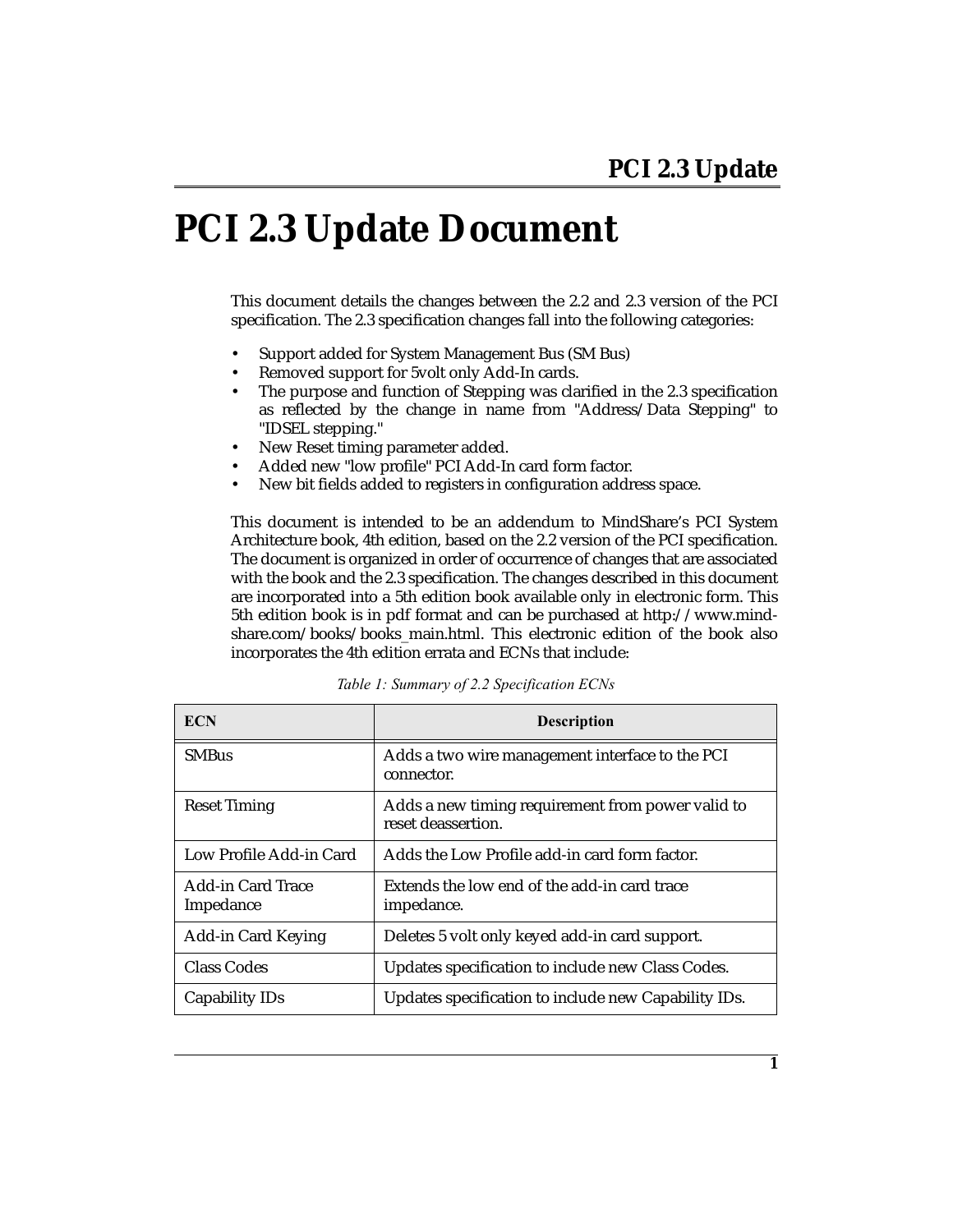# **About This Book**

The section entitled "Designation of Specification Changes" on page 3, is updated to reflect the new 2.3 specification dated 3/29/02, which includes the errata from document (file pci2\_2\_errata102499.pdf).

# **Chapter 1: Intro To PCI**

Table 1-1 is extended to include new features supported by PCI. The new entries include:.

| Feature                               | Description                                                                                                                                                                                                                                                                                                                                                      |
|---------------------------------------|------------------------------------------------------------------------------------------------------------------------------------------------------------------------------------------------------------------------------------------------------------------------------------------------------------------------------------------------------------------|
| <b>SM Bus</b>                         | SUPPORT FOR A SYSTEM MANAGEMENT BUS PROVIDES THE ABILITY TO<br><b>MANAGE A VARIETY OF FEATURES.</b>                                                                                                                                                                                                                                                              |
| Add-In Card Size                      | The specification defines three card sizes: long, short and vari-<br>able-height short cards, AND NEW LOW-PROFILE ADD-IN CARDS.                                                                                                                                                                                                                                  |
| <b>ADD-IN CARD COM-</b><br>PATIBILITY | THE PCI SPEC AND PCI-X ADDENDUM DEFINE CARDS THAT OPERATE<br>AT DIFFERENT SPEEDS AND WITH DIFFERENT PROTOCOLS. ALL 3.3 ADD-<br>IN CARDS AND COMPONENTS INCLUDING PCI 33 MHZ, PCI 66<br>MHZ, PCI-X 66 MHZ, AND PCI-X 133 MHZ ARE DESIGNED TO<br>FUNCTION IN A PCI 33 MHZ SYSTEM. NOTE HOWEVER, THAT SOME<br>CARDS AND COMPONENTS REQUIRE 3.3 VOLTS BUS OPERATION. |

#### *Table 1-1: New PCI 2.3 Features*

The contact information specified at the bottom of Page 13 for obtaining the specification has changed:

> *PCI SPECIAL INTEREST GROUP 5440 SW WESTGATE DRIVE SUITE 217 PORTLAND, OREGON 97221 PHONE: 800-433-5177 (INSIDE THE U.S.) 503-291-2569 (OUTSIDE THE U.S.)*

*FAX: 303-297-1090 E-MAIL: ADMINISTRATION@PCISIG.COM HTTP://WWW.PCISIG.COM*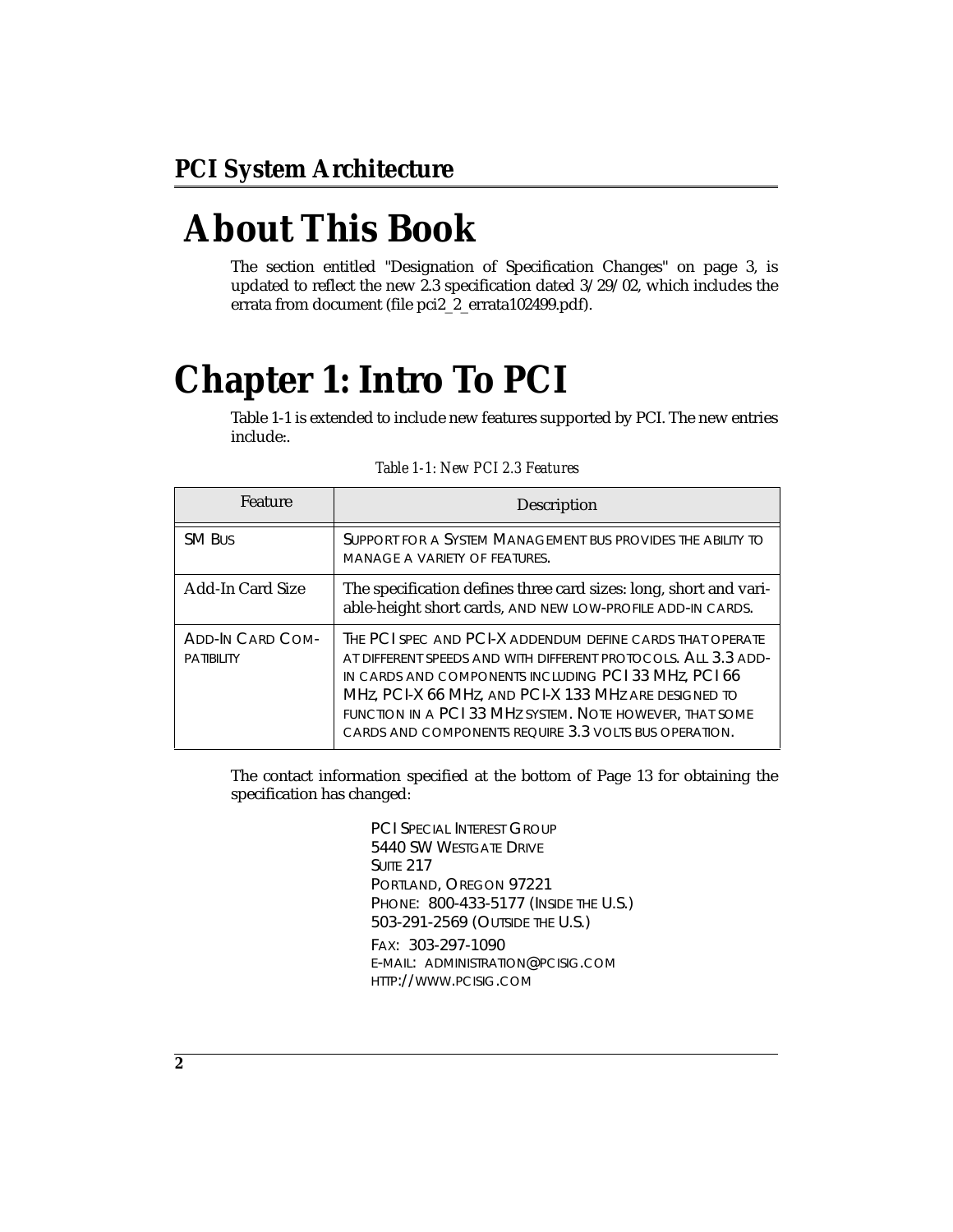# **Chapter 3: Reflected-Wave Switching**

The section on RST#/REQ64# Timing on page 29 of the 4th edition has been rewritten and expanded. A timing diagram has been added to illustrate the timing relationships between power, clock, and reset. Also, the definition of Tfail has been added to the discussion and timing diagram.

The only change to this section that is brought about by the 2.3 specification is a new parameter defined as "power valid to reset high" timing (Tpvrh). The discussion of this parameter is highlighted in red below and is illustrated in figure 3-5.

#### **RST#/REQ64# Timing**

The assertion and deassertion of RST# is asynchronous to the PCI clock signal, however, the specification also permits synchronous reset. The following list describes the timing relationships between power, clock, and reset and illustrated in Figure 3-5 on page 4.

- The specification requires that RST# be asserted as early as possible during the power-up sequence. Figure 3-5 on page 4 illustrates RST# going active following the assertion of PWR\_GOOD.
- Once asserted, RST# must remain asserted for a minimum of 1ms after the power has stabilized  $(T_{rst})$ .
- RST# must remain asserted for a minimum of 100 microseconds after the CLK has stabilized  $(T_{rst-clk})$ .
- *DURING THE FIRST RESET SEQUENCE (I.E. POWER-UP), RST# MUST REMAIN ASSERTED FOR 100MS FROM POWER VALID (TPVRH). NOTE THAT IF RST# IS ASSERTED WHILE THE POWER SUPPLY VOLTAGES REMAIN WITHIN THEIR SPECIFIED LIMITS (E.G. A SOFTWARE RESET), THE MINIMUM PULSE WIDTH OF RST# IS TRST.* 2.3
- When RST# is asserted, all devices must float their output drivers within a maximum of 40ns. A device is not considered reset until  $T_{rst}$  and  $T_{rst-clk}$ have been satisfied.
- During assertion of RST#, the system board reset logic must assert REQ64# for a minimum of 10 clock cycles  $(T_{rrsu})$ . REQ64# may remain asserted for a maximum of 50ns after RST# is deasserted  $(T_{rrh})$ . For a discussion of REQ64# assertion during reset, refer to "64-bit Cards in 32-bit Add-in Connectors" on page 268.

**3**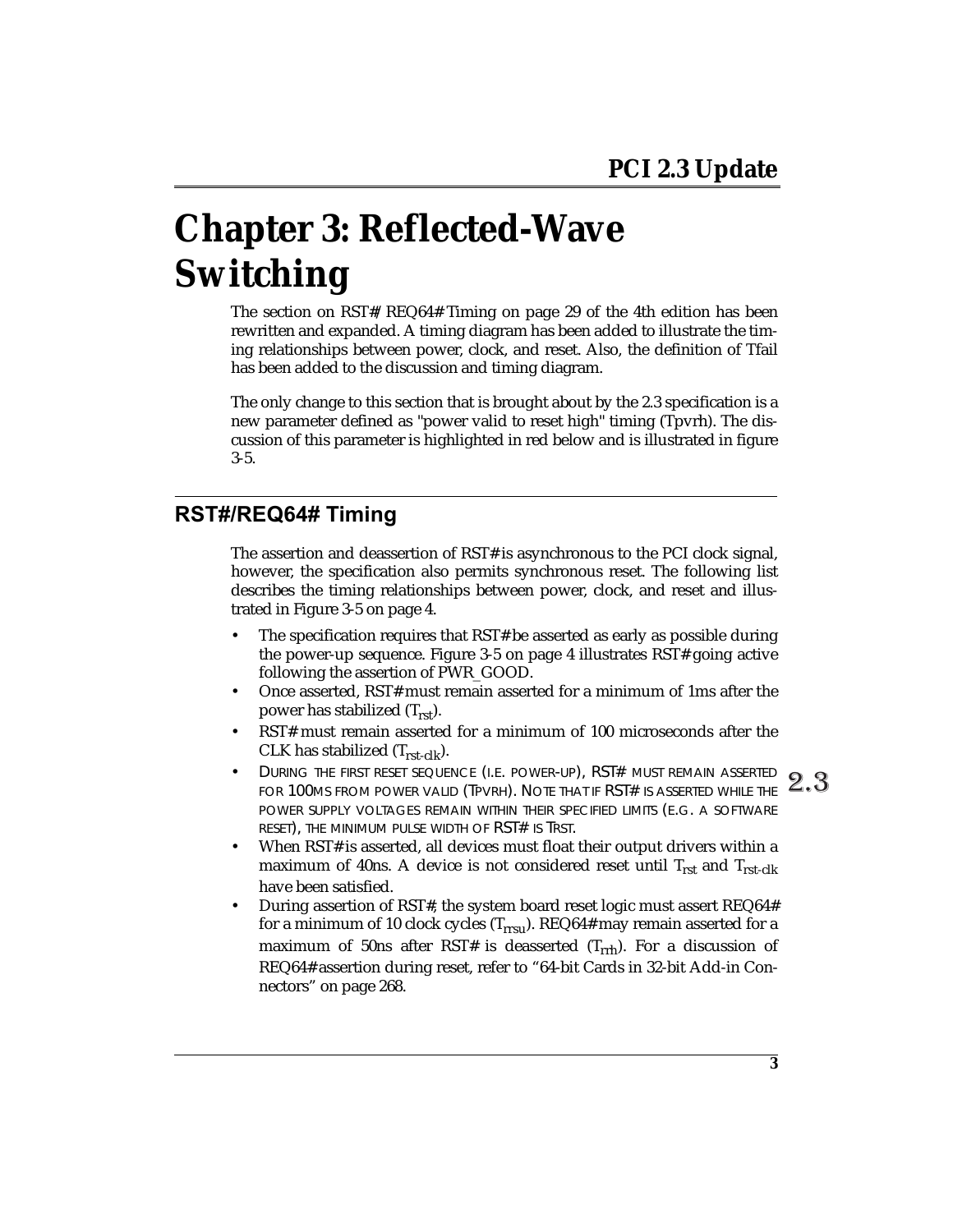- If power goes out of specification on either or both power rails, the system will re-assert RST#. This forces all devices to float their outputs to protect against possible parasitic currents short circuiting the output drivers. The time from detecting "power fail" to assertion of RST#  $(T_{fail})$  depends on the power fail condition as follows:
	- 500ns (max.) if either power rail goes out of tolerance by more than 500mV.
	- 100ns (max.) if the 5V rail falls below the 3.3V rail by more than 300mV.

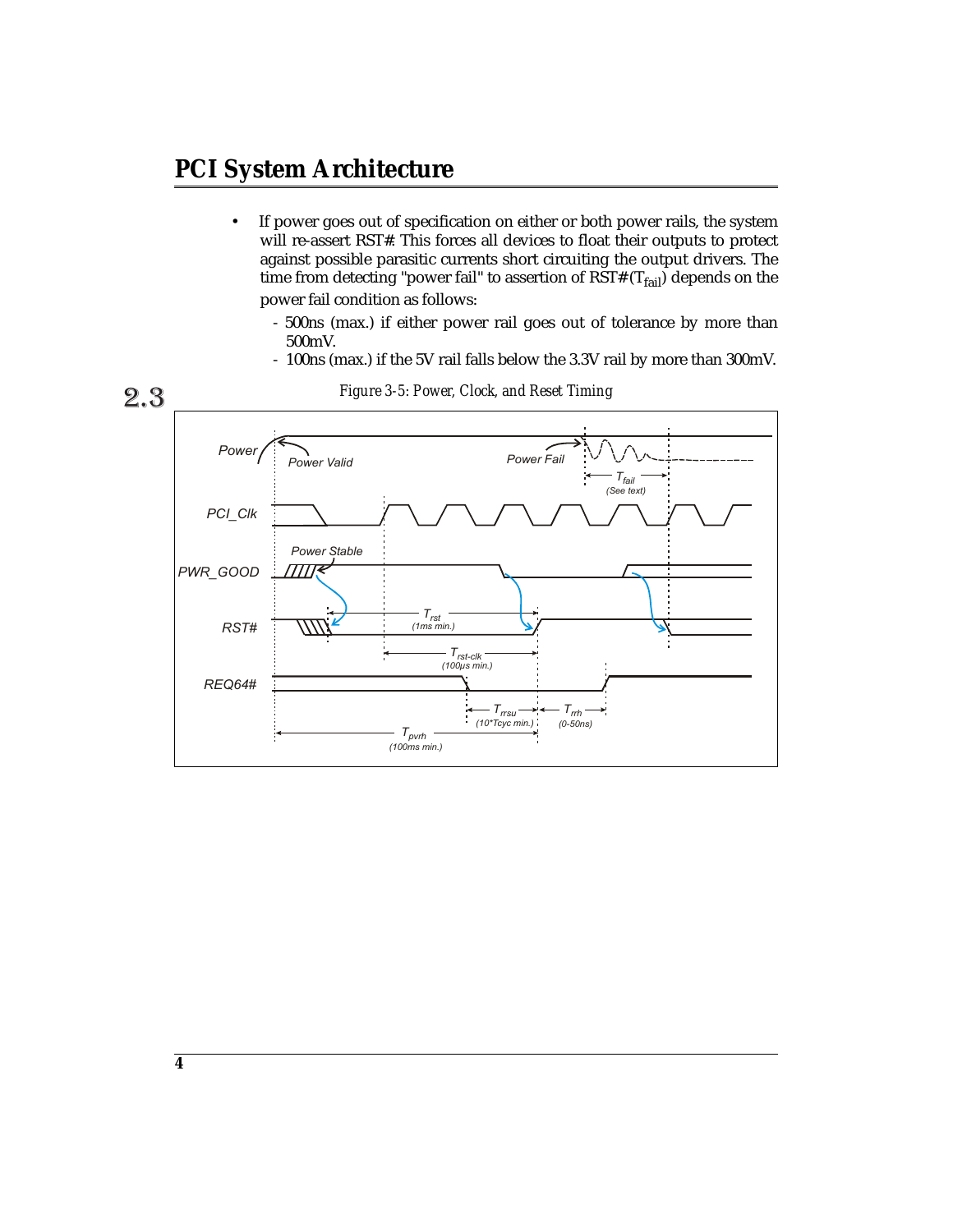# **Chapter 4: The Signal Groups**

The 2.3 PCI specification adds support for the System Management (SM) Bus. Two new pins were added for this support. The changes made to the 5th edition ebook include:

- Figures 4-1 and 4-2 now include the SM Bus interface signals.
- A new section on the SM Bus interface has also been added
- The section on Snoop Support Signals has been removed.
- Table 4-7 now includes the SM Bus signals.

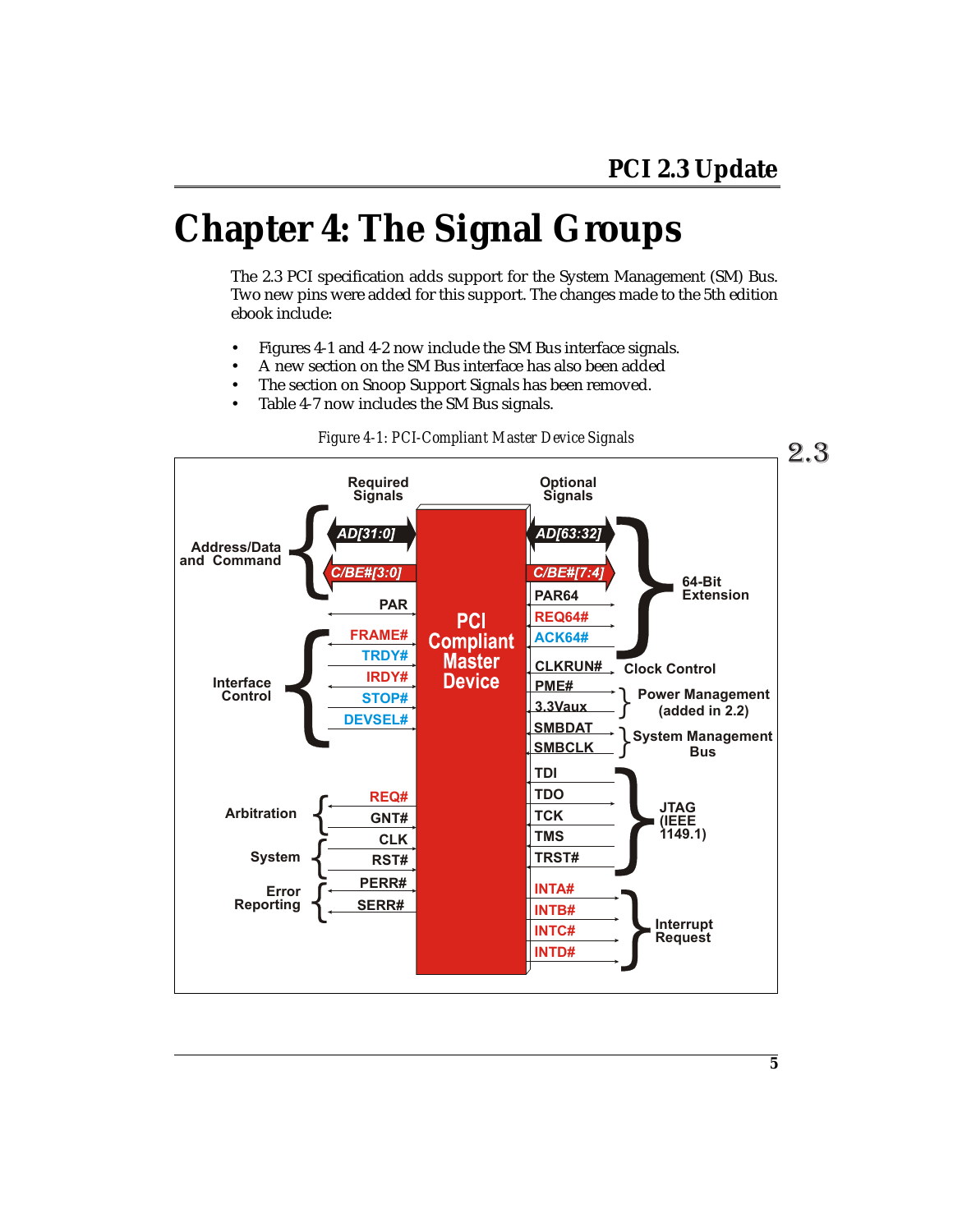### **PCI System Architecture**

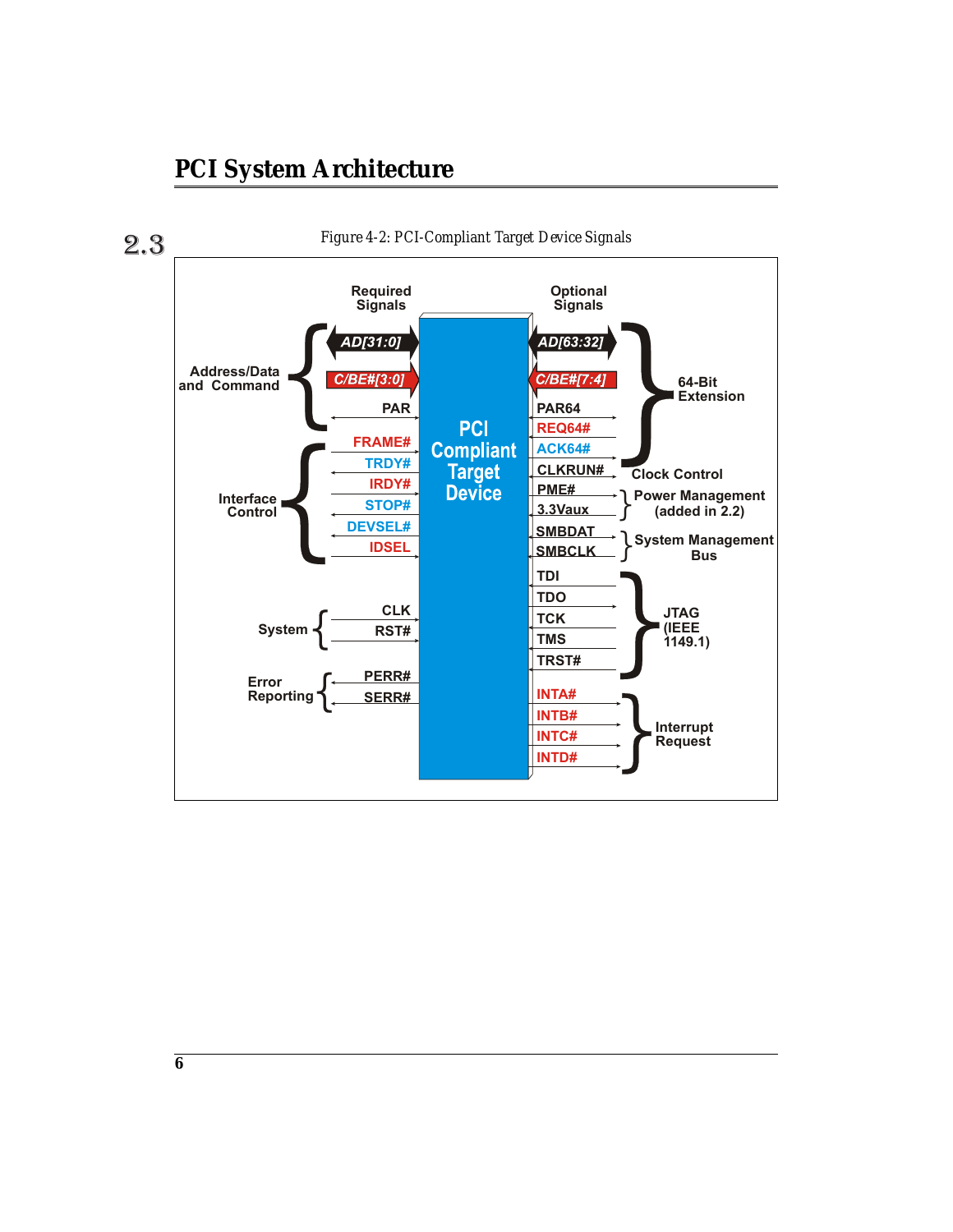#### **System Management Bus Interface**

*[TABLE](#page-6-0) 4-4 PROVIDES A BRIEF DESCRIPTION OF THE SYSTEM MANAGEMENT BUS INTERFACE SIGNALS.*

*TABLE 4-4: SYSTEM MANAGEMENT BUS INTERFACE SIGNALS*

<span id="page-6-0"></span>

| SIGNAL        | l )escription                                                                                                                                                                                                                                                                                                                                                                                                                                                                                                                                                    |
|---------------|------------------------------------------------------------------------------------------------------------------------------------------------------------------------------------------------------------------------------------------------------------------------------------------------------------------------------------------------------------------------------------------------------------------------------------------------------------------------------------------------------------------------------------------------------------------|
| <b>SMBCIK</b> | <b>SMBCLK.</b> This signal is an optional SMBus interface clock signal. This<br>SIGNAL IS DRIVEN BY AN SM BUS MASTER WHEN IT WANTS TO SEND DATA TO OR<br>receive data from an SM Bus slave. The SM Bus specification also sup-<br>PORTS THE POSSIBILITY OF MULTIPLE MASTERS DRIVING THE CLOCK SIMULTA-<br>NEOUSLY AND AN ASSOCIATED ARBITRATION MECHANISM THAT EMPLOYS<br>SMBDAT. The clock erequency range permitted is 10kHz - 100kHz. SM<br>Bus provides a clock synchronization that allows devices operating<br>AT DIFFERENT SPEEDS TO CO-EXIST ON THE BUS. |
| SMBDAT        | SMBDAT. This signal is driven by a master when initiating a transaction<br>to deliver the slave address and command. Subsequently, SMBDAT<br>CARRIES DATA TO OR FROM A SLAVE DEVICE. SMBDAT IS ALSO USED AS PART OF<br>THE ARBITRATION MECHANISM                                                                                                                                                                                                                                                                                                                 |

*THE SM BUS INTERFACE IS SPECIFIED IN THE 2.0 VERSION OF THE SM BUS SPECIFICATION. THIS 2.0 SPECIFICATION ADDS HIGH POWER CHARACTERISTICS THAT PERMITS SM DEVICES TO OPERATE IN THE PCI BUS ENVIRONMENT. EARLIER VERSIONS OF THE SM BUS SPECIFICA-TION SUPPORTED ONLY LOWER POWER ENVIRONMENTS (E.G. SMART BATTERIES).* 

### **Cache Support (Snoop Result) Signals**

This section is removed from the 5th edition e-book. Support for the PCI snoop result signals and all related topics were eliminated in the 2.2 spec. The description of Cache support was left is the 4th edition book as a historical reference.

2.3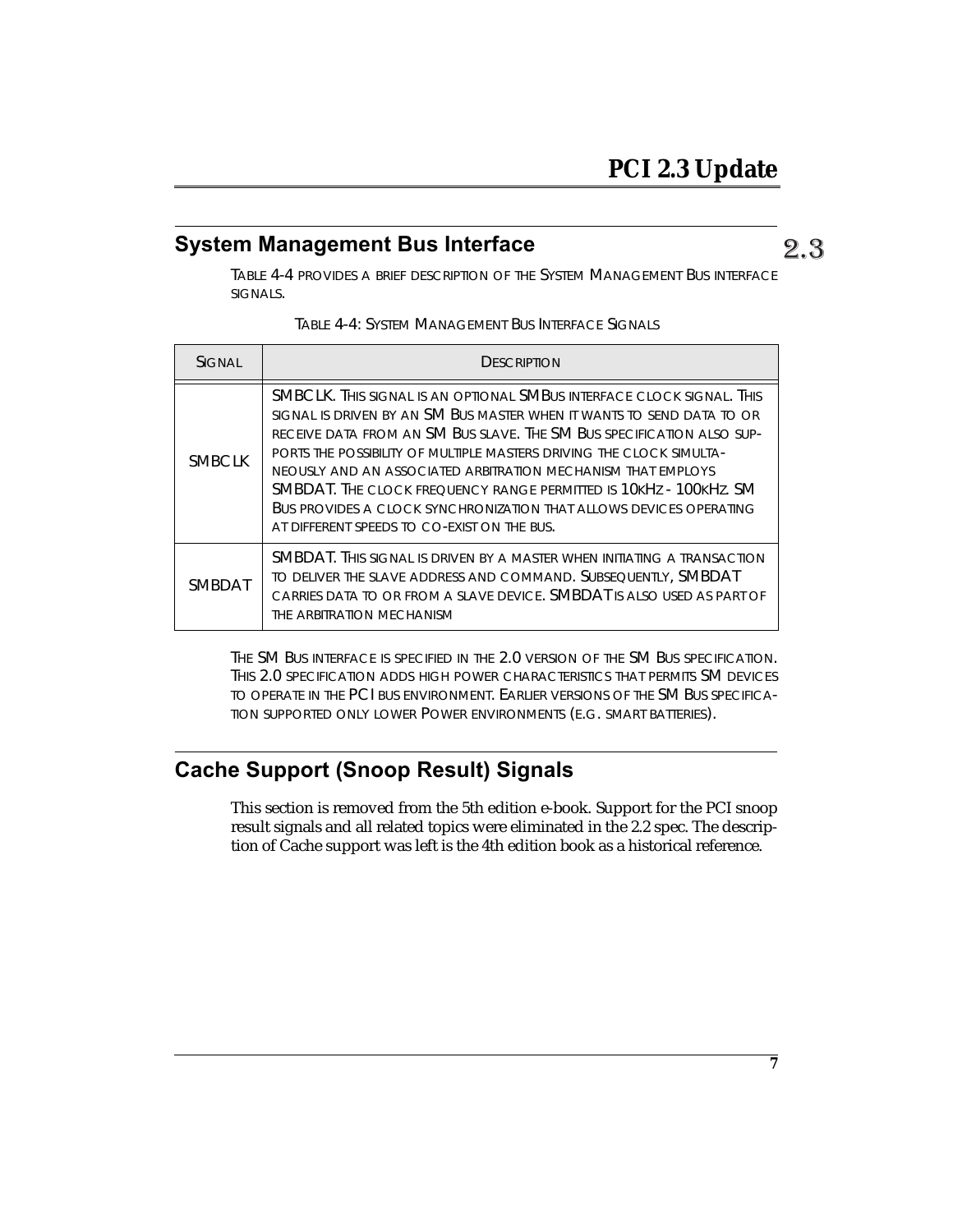### **Signal Types** 2.3

*TABLE 4-7 HAS BEEN UPDATED TO REFLECT THE SMBCLK AND SMBDAT SIGNALS AS SHOWN BELOW.*

| Table 4-7: PCI Signal Types |  |  |  |  |
|-----------------------------|--|--|--|--|
|-----------------------------|--|--|--|--|

| Signal(s)     | Type | <b>Note</b>                         |
|---------------|------|-------------------------------------|
| <b>SMBCLK</b> | O/D  | PULLED UP ON SYSTEM BOARD. ADDED IN |
| SMBDAT        |      | THE 2.3 SPECIFICATION.              |

# **Chapter 11: Fast Back-to-Back &**  2.3**IDSEL Stepping**

#### **IDSEL Stepping**

*THE 2.3 SPECIFICATION HAS RENAMED ADDRESS/DATA STEPPING TO IDSEL STEPPING. THE NAME CHANGE DENOTES USE OF STEPPING ONLY FOR TYPE ZERO CONFIGURATION TRANSACTIONS. SPECIFICALLY, 2.3 PERMITS THE USE OF STEPPING ON IDSEL PINS WHEN THEY ARE DRIVEN VIA AD SIGNALS THROUGH RESISTIVELY-COUPLED CONNECTIONS.* 

*IDSEL STEPPING PERMITS THE AD BUS, WHICH CARRIES THE IDSEL INFORMATION DURING TYPE ZERO CONFIGURATION TRANSACTIONS, TO BE DRIVEN PRIOR TO THE ASSERTION OF FRAME# . THIS ENSURES THAT THE IDSEL# INFORMATION, WHICH MUST TRAVERSE A COU-PLING RESISTOR, IS VALID WHEN FRAME# IS DRIVEN ACTIVE. THE PROBLEM IS CAUSED BY A SERIES RESISTOR THAN CONNECTS THE AD LINE TO THE IDSEL INPUT OF A TARGET DEVICE, THUS CREATING A SLOW SLEW RATE ON IDSEL. THE NUMBER OF CLOCKS THE ADDRESS BUS SHOULD BE PRE-DRIVEN IS DETERMINED FROM THE RC TIME CONSTANT ON IDSEL. ALL PRIOR USES OF STEPPING THAT WERE PERMITTED BY THE 2.2 AND EARLIER SPEC-IFICATIONS ARE NO LONGER ALLOWED BY THE 2.3 SPECIFICATION.*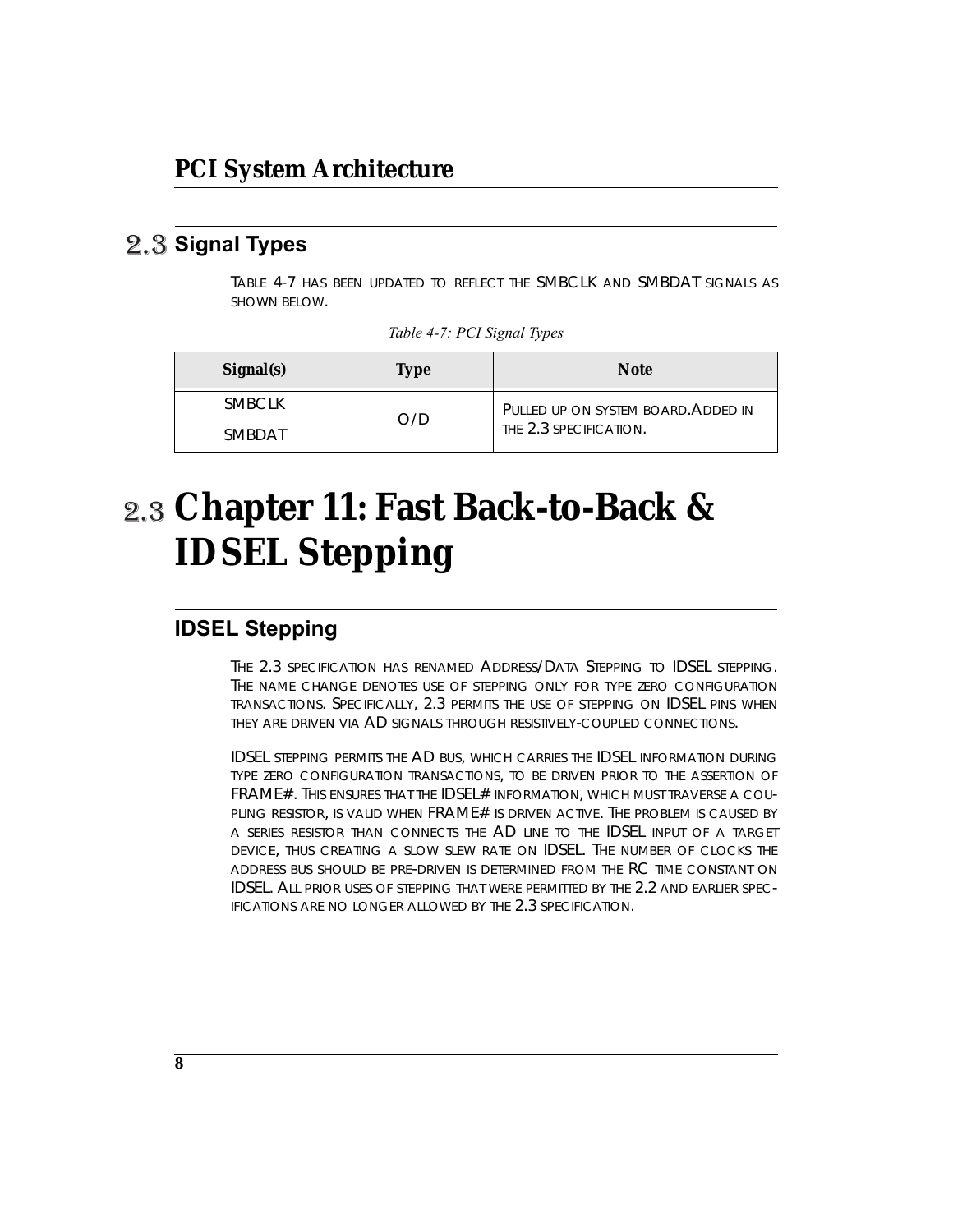#### **Who Must Support Stepping?**

*ALL PCI DEVICES MUST BE ABLE TO HANDLE RECEIPT OF AN IDSEL-STEPPED TRANSACTION PERFORMED BY THE MASTER OF A CONFIGURATION TYPE ZERO TRANSACTION. THE ABILITY TO GENERATE STEPPING, HOWEVER, IS OPTIONAL. DEVICES NO LONGER INDICATE THEIR ABILITY TO PERFORM STEPPING VIA THE STEPPING CONTROL BIT (THIS BIT IS NOW RESERVED IN REV 2.3 OF THE SPEC).* 

### **Why Targets Don't Latch Address During Stepping Process**

*BECAUSE THE ASSERTION OF FRAME# QUALIFIES THE ADDRESS (AND COMMAND) AS BEING VALID, NO TARGETS LATCH AND USE THE ADDRESS (INCLUDING IDSEL) AND COM-MAND UNTIL FRAME# IS SAMPLED ASSERTED.*

#### **Preemption While Stepping in Progress**

*WHEN THE PCI BUS ARBITER GRANTS THE BUS TO A BUS MASTER, THE MASTER THEN WAITS FOR BUS IDLE BEFORE INITIATING ITS TRANSACTION. IF, DURING THIS PERIOD OF TIME, THE ARBITER DETECTS A REQUEST FROM A HIGHER-PRIORITY MASTER, IT CAN REMOVE THE GRANT FROM THE FIRST MASTER BEFORE IT BEGINS A TRANSACTION (I.E., BEFORE IT ASSERTS FRAME# ).*

*ASSUMING THAT THIS DOESN'T OCCUR, THE MASTER RETAINS ITS GRANT AND AWAITS BUS IDLE. UPON DETECTION OF THE BUS IDLE STATE, THE MASTER DRIVES THE ADDRESS ONTO THE AD BUS, BUT DELAYS THE ASSERTION OF FRAME# FOR SEVERAL CLOCKS UNTIL A VALID IDSEL IS PRESENT AT THE TARGET DEVICE. DURING THIS PERIOD OF TIME, THE ARBITER MAY STILL REMOVE THE GRANT FROM THE MASTER. THE ARBITER HASN'T DETECTED FRAME# ASSERTED AND MAY THEREFORE ASSUME THAT THE MASTER HASN'T YET STARTED A TRANS-ACTION. IF THE ARBITER RECEIVES A REQUEST FROM A HIGHER-PRIORITY MASTER, IT MAY REMOVE THE GRANT FROM THE MASTER THAT IS CURRENTLY ENGAGED IN STEPPING IDSEL ONTO THE AD BUS. IN RESPONSE TO THE LOSS OF GRANT, THE STEPPING MASTER MUST IMMEDIATELY TRI-STATE ITS OUTPUT DRIVERS.*

*IT IS A RULE THAT THE ARBITER CANNOT DEASSERT ONE MASTER'S GRANT AND ASSERT GRANT TO ANOTHER MASTER DURING THE SAME CLOCK CYCLE IF THE BUS APPEARS TO BE IDLE. THE BUS MAY NOT, IN FACT, BE IDLE. A MASTER MAY NOT HAVE ASSERTED FRAME# YET BECAUSE IT IS IN THE ACT OF STEPPING IDSEL ONTO THE AD BUS.*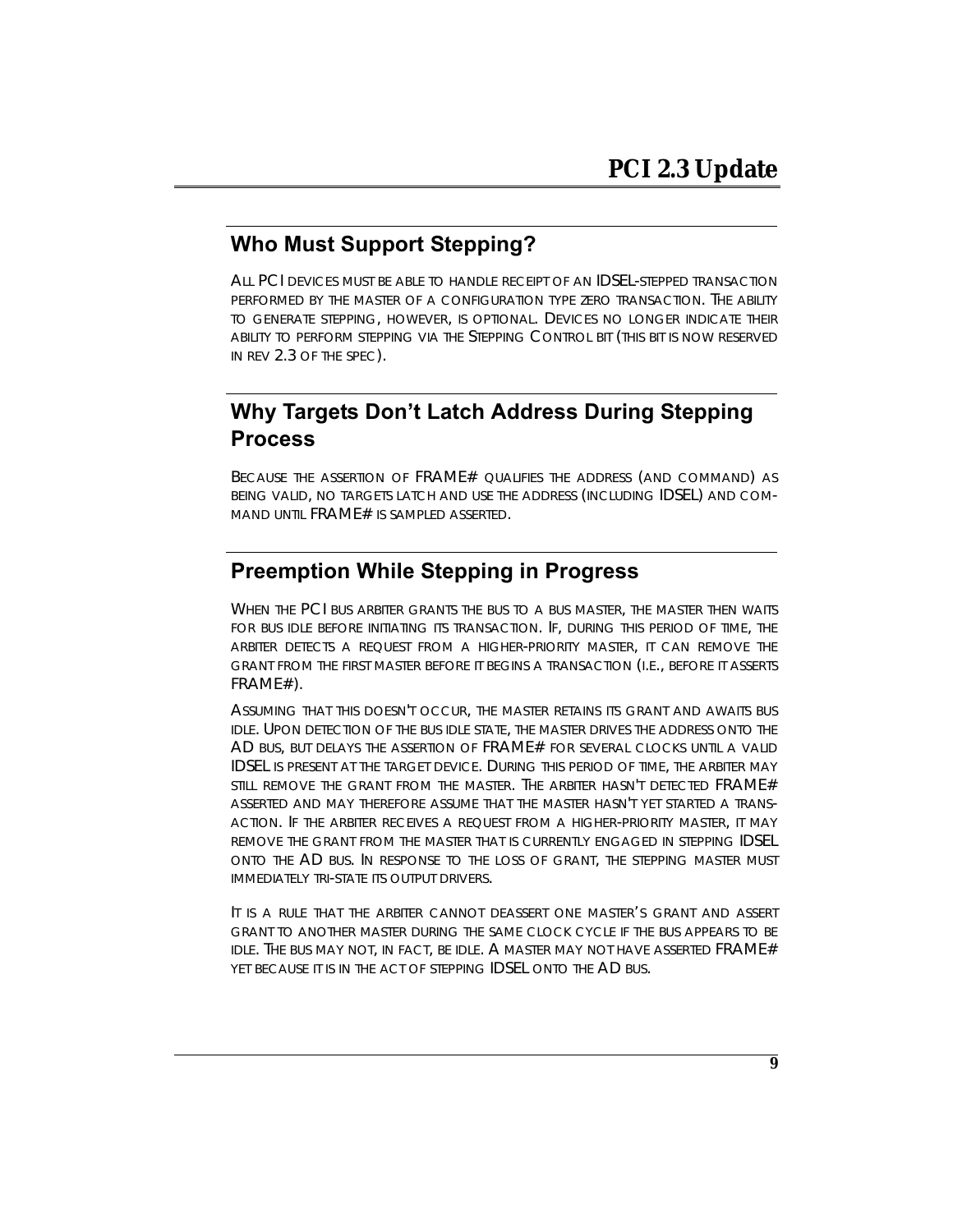*IF THE ARBITER WERE TO SIMULTANEOUSLY REMOVE THE STEPPING MASTER'S GNT# AND ISSUE GNT# TO ANOTHER MASTER, THE FOLLOWING PROBLEM WOULD RESULT. ON THE NEXT RISING-EDGE OF THE CLOCK, THE STEPPING MASTER DETECTS REMOVAL OF ITS GNT# AND BEGINS TO TURN OFF ITS ADDRESS DRIVERS (WHICH TAKES TIME). AT THE SAME TIME, THE OTHER MASTER DETECTS ITS GNT# AND BUS IDLE (BECAUSE THE STEPPING MASTER HAD NOT YET ASSERTED FRAME# ) AND INITIATES A TRANSACTION. THIS RESULTS IN A COLLI-SION ON THE AD BUS.*

*WHEN THE BUS APPEARS TO BE IDLE, THE ARBITER MUST REMOVE THE GRANT FROM ONE MASTER, WAIT ONE CLOCK CYCLE, AND THEN ASSERT GRANT TO THE OTHER MASTER. THIS PROVIDES A ONE CLOCK CYCLE BUFFER ZONE FOR THE STEPPING MASTER TO BACK OFF ITS OUTPUT DRIVERS COMPLETELY BEFORE THE OTHER MASTER DETECTS ITS GRANT ALONG WITH BUS IDLE AND STARTS ITS TRANSACTION.*

*IT IS PERMISSIBLE FOR THE ARBITER TO SIMULTANEOUSLY REMOVE ONE MASTER'S GRANT AND ASSERT ANOTHER'S DURING THE SAME CLOCK CYCLE IF THE BUS ISN'T IDLE (I.E., A TRANSACTION IS IN PROGRESS). THERE IS NO DANGER OF A COLLISION BECAUSE THE MAS-TER THAT HAS JUST RECEIVED THE GRANT CANNOT START DRIVING THE BUS UNTIL THE CUR-RENT MASTER IDLES THE BUS.*

#### **Broken Master**

*THE ARBITER MAY ASSUME THAT A MASTER IS BROKEN IF THE ARBITER HAS ISSUED GNT# TO THE MASTER, THE BUS HAS BEEN IDLE FOR 16 CLOCKS, AND THE MASTER HAS NOT ASSERTED FRAME# TO START ITS TRANSACTION. THE ARBITER IS PERMITTED TO IGNORE ALL FURTHER REQUESTS FOR BUS OWNERSHIP FROM THE BROKEN MASTER AND MAY OPTIONALLY REPORT THE FAILURE TO THE OS (IN A DEVICE-SPECIFIC FASHION).*

### **Stepping Example**

*FIGURE 11-3 ON PAGE 11 PROVIDES AN EXAMPLE OF AN INITIATOR USING STEPPING OVER A PERIOD OF THREE CLOCKS TO DRIVE THE ADDRESS ONTO THE AD BUS.*

- CLOCK 3. *THE INITIATOR CAN START THE TRANSACTION ON CLOCK THREE (GNT# SAM-PLED ASSERTED AND BUS IDLE—FRAME# AND IRDY# SAMPLED DEASSERTED). IT THEN BEGINS TO DRIVE THE ADDRESS AND IDSEL ONTO THE AD BUS AND THE COM-MAND ONTO THE C/BE BUS.*
- CLOCK 4. *DURING CLOCK CYCLE FOUR, IT CONTINUES TO DRIVE THE ADDRESS AND IDSEL ONTO THE AD BUS; HOWEVER IDSEL HAS NOT YET REACHED VIH AT THE TAR-GET.*
- CLOCK 5. *DURING THE CLOCK CYCLE FIVE, IDSEL HAS REACHED VIH AND THE MASTER*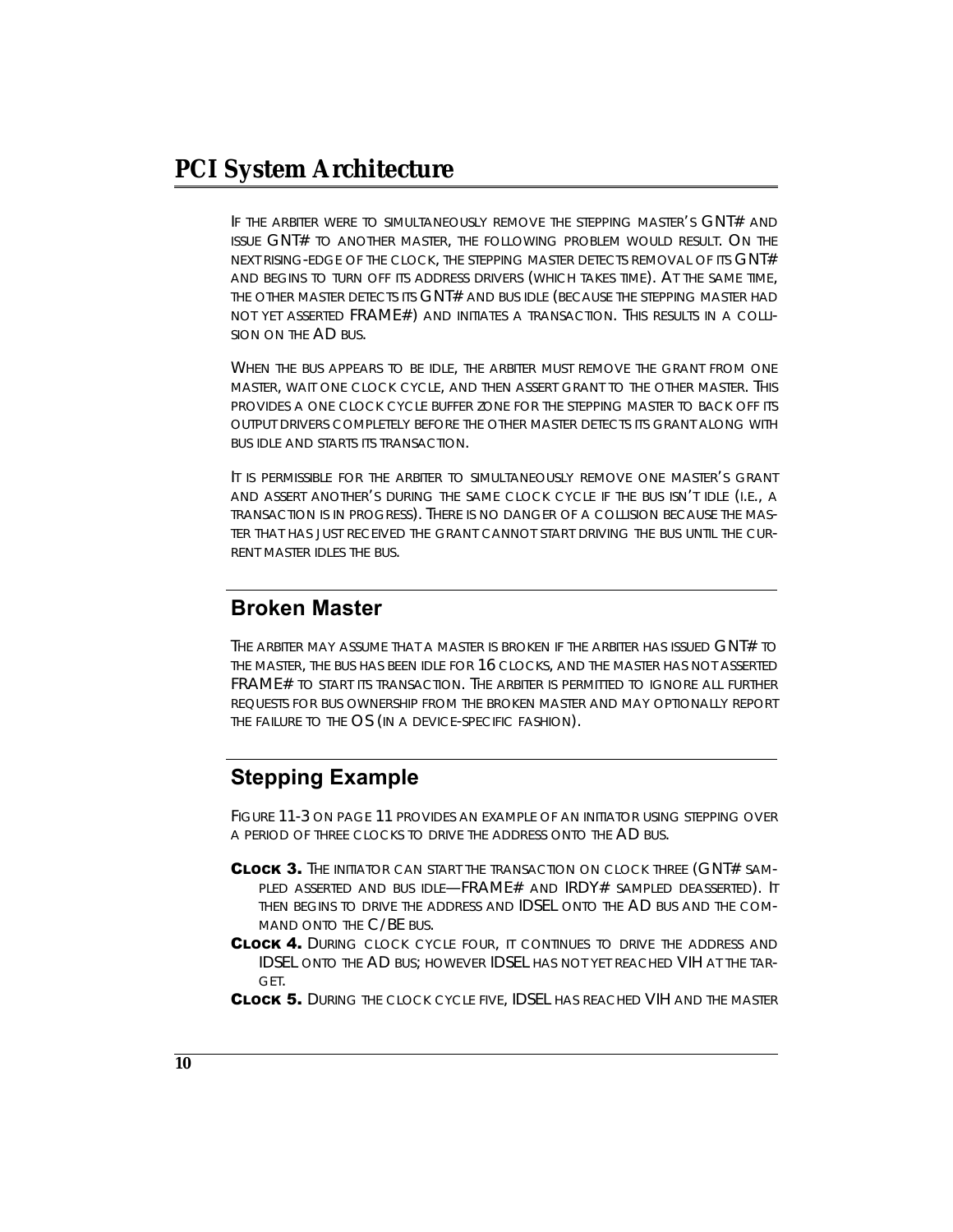*ASSERTS FRAME# , INDICATING THE PRESENCE OF THE ADDRESS, IDSEL, AND COM-MAND.*

CLOCK 6. *WHEN THE TARGETS SAMPLE FRAME# ASSERTED ON THE RISING-EDGE OF CLOCK SIX (THE END OF THE ADDRESS PHASE), THEY LATCH THE ADDRESS, IDSEL, AND COMMAND AND BEGIN THE ADDRESS DECODE.*



*Figure 11-3: Example of IDSEL Stepping*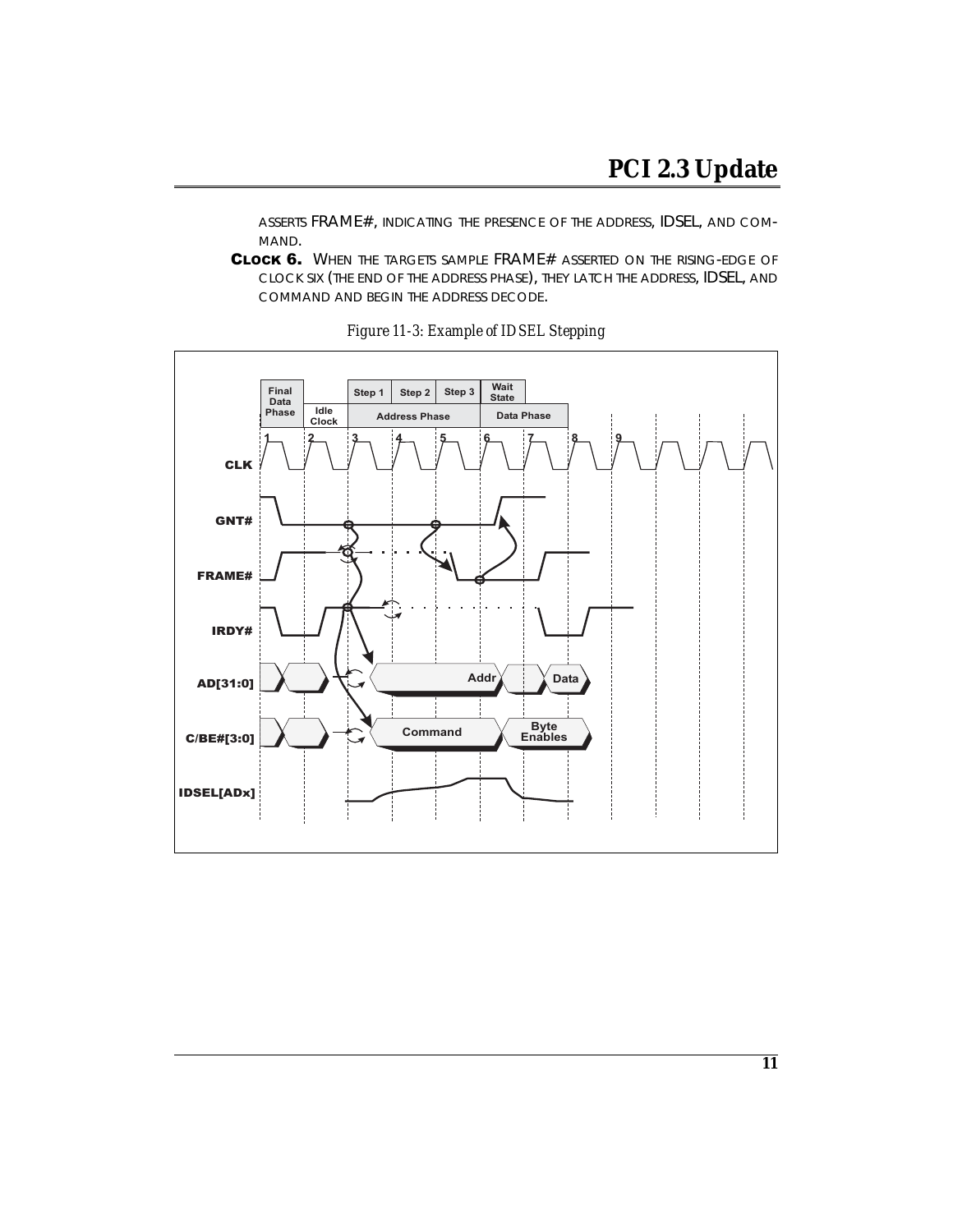# **Chapter 14: Interrupts**

### **Interrupt Disable** 2.3

*THE 2.3 SPECIFICATION ADDED AN INTERRUPT DISABLE BIT (BIT 10) TO THE CONFIGURA-TION COMMAND REGISTER. SEE [FIGURE 14-4 ON](#page-11-0) PAGE 12. THE BIT IS CLEARED AT RESET PERMITTING GENERATION OF INTX SIGNAL GENERATION. SOFTWARE MAY SET THIS BIT THEREBY INHIBITING GENERATION OF INTERRUPTS VIA THE INTX SIGNALS. NOTE THAT THE INTERRUPT DISABLE BIT HAS NO EFFECT ON MESSAGE SIGNALLED INTERRUPTS (MSI). THESE INTERRUPTS ARE ENABLED VIA THE MSI CAPABILITY COMMAND REGISTER.*

<span id="page-11-0"></span>

*Figure 14-4: Interrupt Disable Bit Added to Configuration Command Register*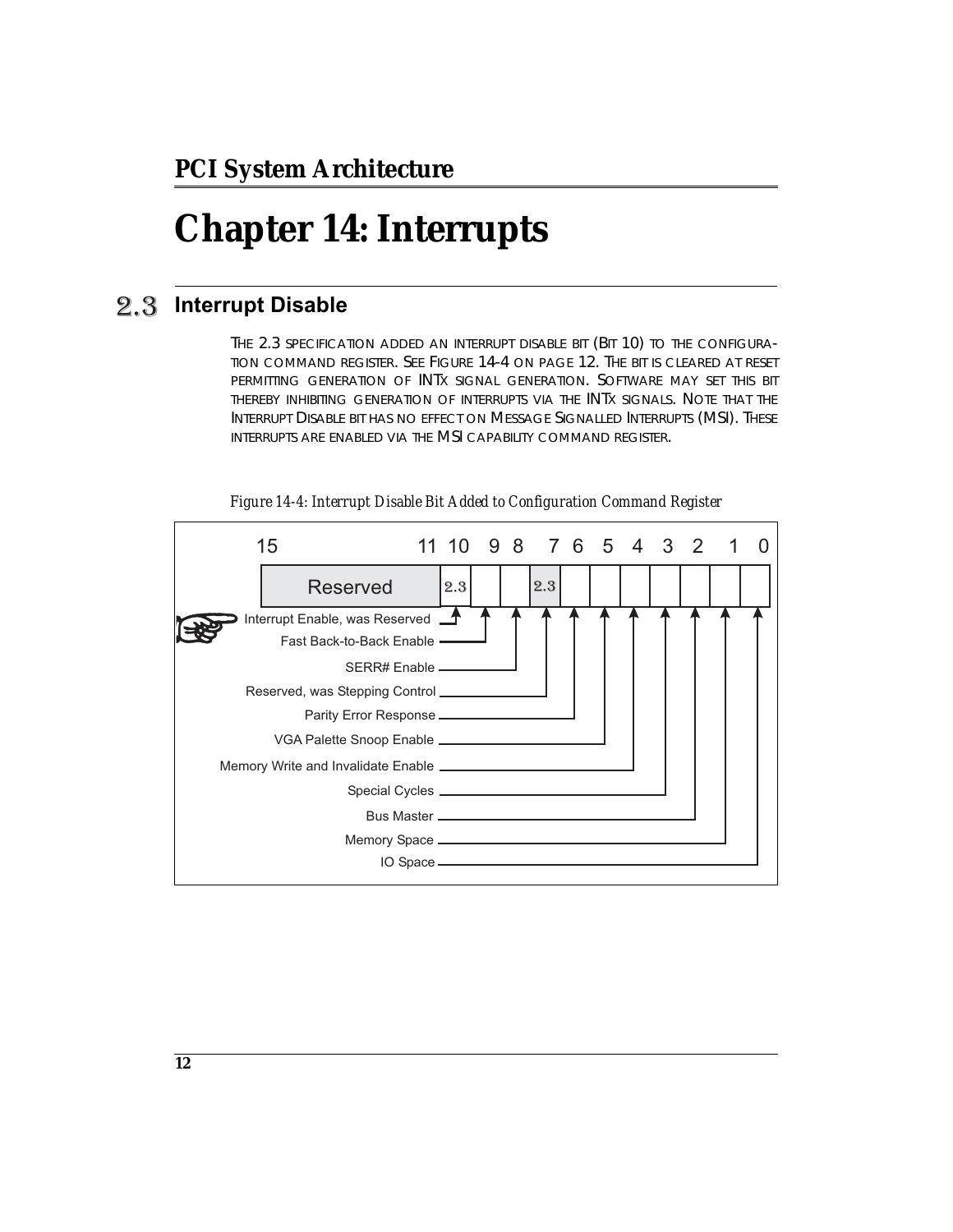### **Interrupt Status** 2.3

*THE 2.3 SPECIFICATION ADDED AN INTERRUPT STATUS BIT TO THE CONFIGURATION STATUS REGISTER (PICTURED IN FIGURE 14-5 ON PAGE 14). A FUNCTION MUST SET THIS STATUS BIT WHEN AN INTERRUPT IS PENDING. IN ADDITION, IF THE INTERRUPT DISABLE BIT IN THE CON-FIGURATION COMMAND REGISTER IS CLEARED (I.E. INTERRUPTS ENABLED), THEN THE FUNC-TION'S INTX# SIGNAL IS ASSERTED, BUT ONLY AFTER THE STATUS BIT IS SET. THIS BIT IS UNAFFECTED BY THE STATE OF THE INTERRUPT DISABLE BIT, AND THIS BIT HAS NO AFFECT ON THE MSI MECHANISM.*

The specification does not comment on the intended use of this bit. The temptation is great to assume that this bit is intended to replace the function-specific interrupt pending bit that is mapped into memory or IO space. This bit is accessed by the function's ISR to determine if it has an interrupt is pending. If the interrupt pending bit is set the device needs servicing. The ISR clears the interrupt pending bit and services the interrupt. Clearing the bit causes the INTx signal to be deasserted, which of course removes the interrupt request. Because the Interrupt Status bit is read only, it cannot replace the interrupt pending bit.

Now let's look at a possible use for the Interrupt Status bit. It could be useful to the Operating System during the process of handling interrupt sharing between PCI devices. Because multiple PCI functions can share the same interrupt, software must decide which device(s) have actually signalled an interrupt request. The Operating System (OS) manages this process by maintaining a list of interrupt service routines that share the same interrupt. Prior to the implementation of the Interrupt Status bit, handling interrupt sharing involved the following steps:

- 1. The OS calls the first interrupt service routine (ISR).
- 2. The first ISR checks its function-specific interrupt pending bit.
- 3. If the bit is set, the ISR performs the required service and then returns to the OS.
- 4. If the bit is cleared, the ISR recognized that it does not have an interrupt pending and returned to the OS.

This process is repeated until all the ISRs are called. This procedure is necessary because the OS has no other way of determining which devices have an interrupt pending.

The Interrupt Status bit introduced by the 2.3 version of the PCI specification provides the OS with a known location to check which devices currently have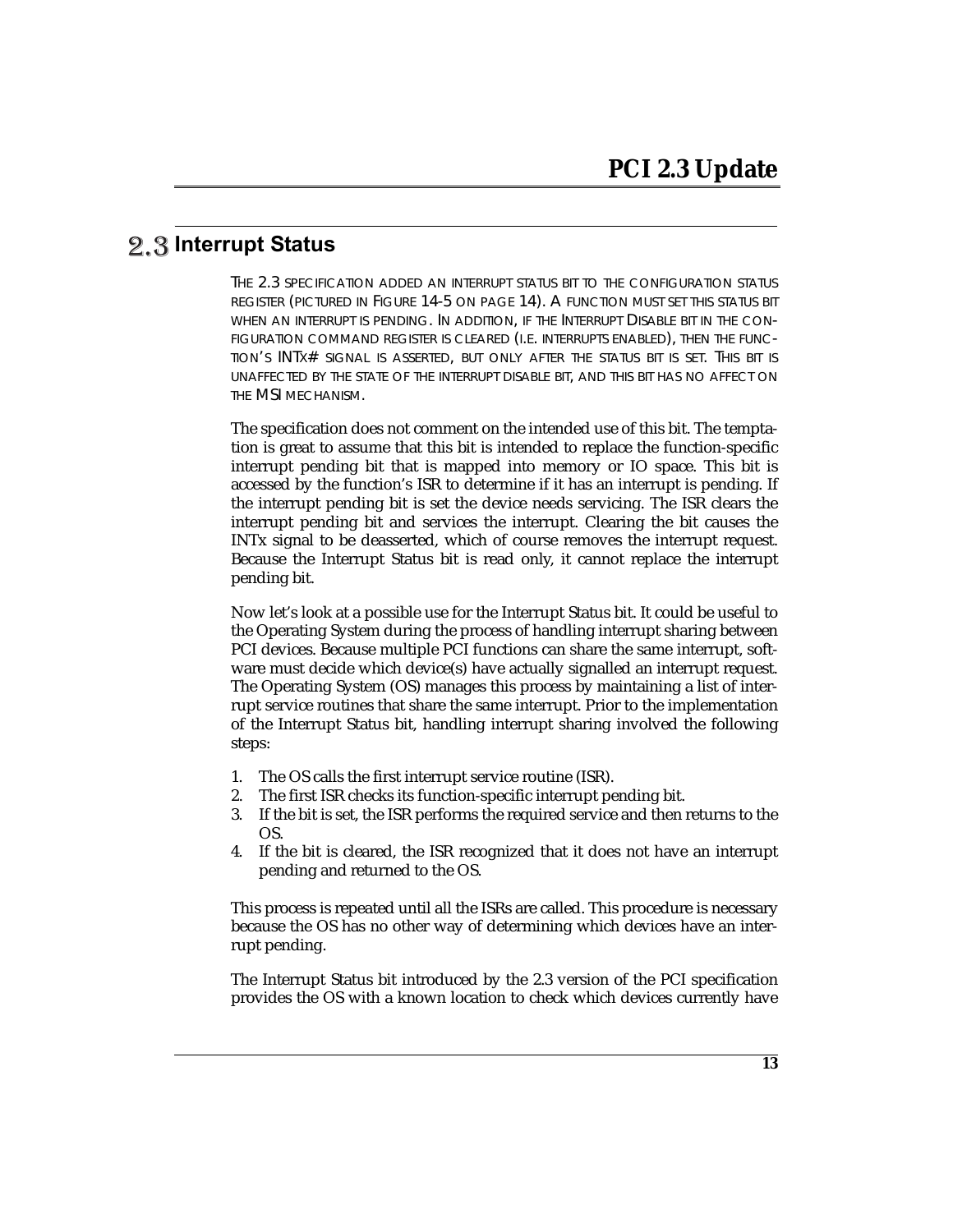interrupts pending execution. Rather than calling each ISR to check it's interrupt pending bit, the OS can simply check the Interrupt Status bit of each function that shares the interrupt to determine which need servicing. This reduces the overhead required to handle interrupt sharing, and reduces the associated latency.



*Figure 14-5: Interrupt Status Bit Added to PCI Configuration Status Register*

# **Chapter 19: Configuration Registers**

Changes to the Configuration Registers chapter include:

- New Sub Class Codes and definitions
- New Command and Status Register bits
- Removed discussion of UDF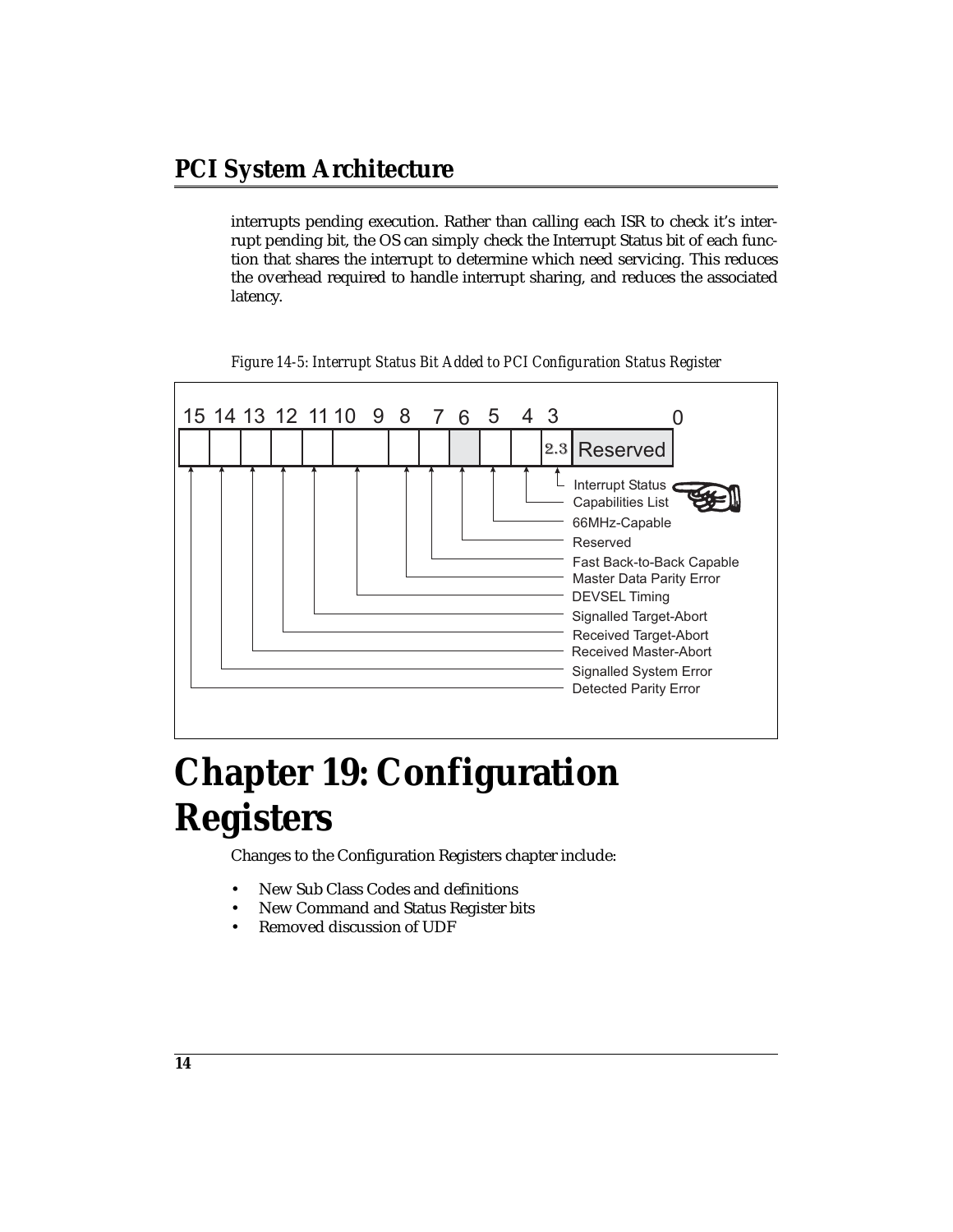#### **Class Code Register Changes**

The following table entries have been added by the PCI 2.3 specification.

|                           | <b>Sub-Class</b> | Prog. $I/F$     | <b>Description</b>              |
|---------------------------|------------------|-----------------|---------------------------------|
| $\boldsymbol{\mathsf{Q}}$ | 05h              | 20 <sub>h</sub> | ATA CONTROLLER WITH SINGLE DMA  |
|                           |                  | 30h             | ATA CONTROLLER WITH CHAINED DMA |

*Table 19-3: Class Code 1: Mass Storage Controllers*

#### *Table 19-4: Class Code 2: Network Controllers*

|                            | <b>Sub-Class</b> | Prog. $I/F$     | <b>Description</b>         |
|----------------------------|------------------|-----------------|----------------------------|
| ୍ଦୁ                        | 05h              | 00 <sub>h</sub> | <b>WORLDFIP CONTROLLER</b> |
| $\boldsymbol{\Omega}$<br>9 | 06h              | xxh             | PICMG 2.14 MULTI COMPUTING |

#### *Table 19-8: Class Code 6: Bridge Devices*

|     | <b>Sub-Class</b> | Prog. $I/F$     | <b>Description</b>                                                                                               |
|-----|------------------|-----------------|------------------------------------------------------------------------------------------------------------------|
| 2.3 | 09 <sub>h</sub>  | 40h             | SEMI-TRANSPARENT PCI-TO-PCI BRIDGE<br>WITH THE PRIMARY PCI BUS SIDE FACING THE SYSTEM<br><b>HOST PROCESSOR.</b>  |
|     |                  | 80 <sub>h</sub> | SEMI-TRANSPARENT PCI-TO-PCI BRIDGE<br>WITH THE SECONDARY PCI BUS SIDE<br><b>FACING THE SYSTEM HOST PROCESSOR</b> |
|     | 0Ah              | 00 <sub>h</sub> | INFINIBAND-TO-PCI HOST BRIDGE                                                                                    |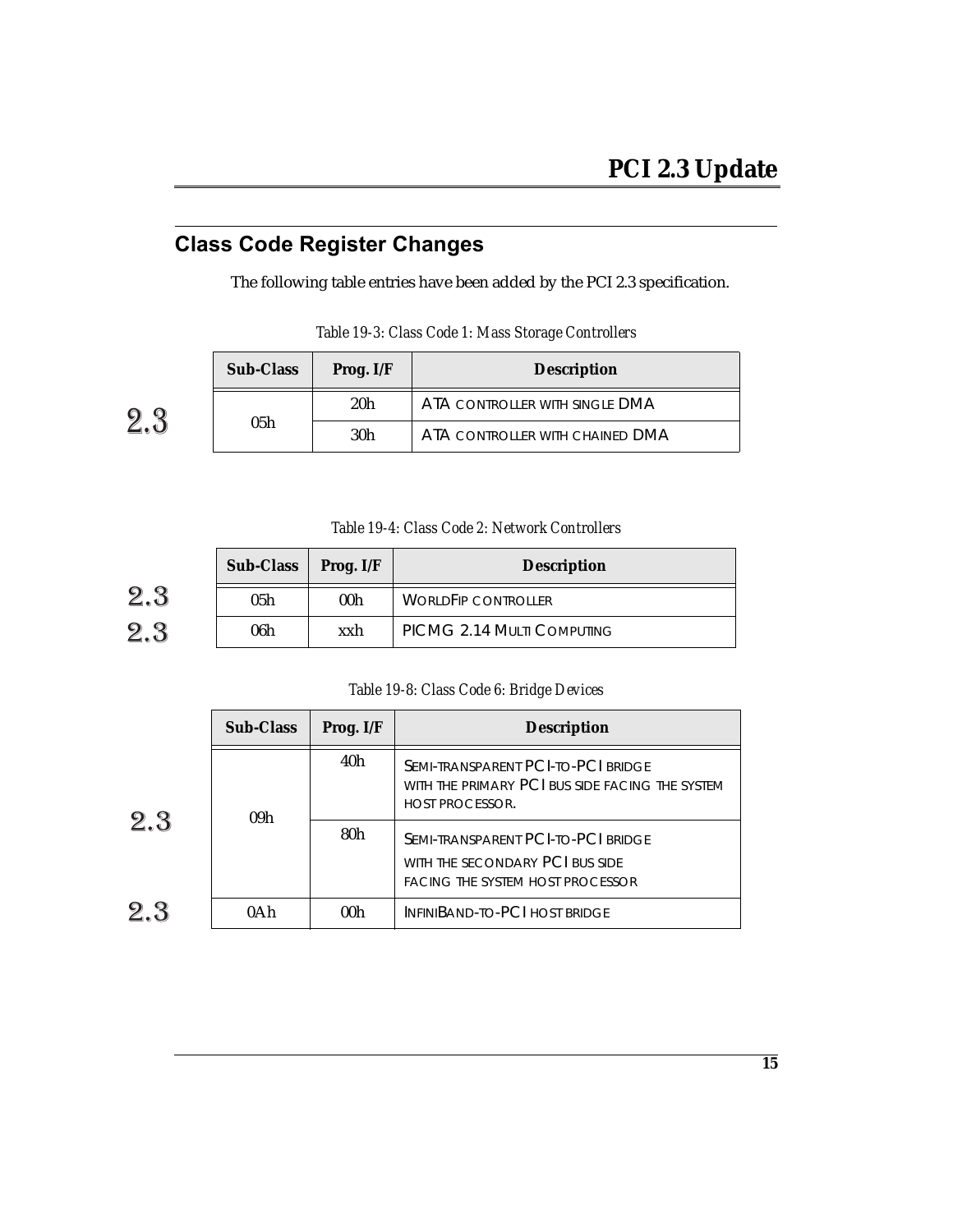|                                | <b>Sub-Class</b> | Prog. $I/F$     | <b>Description</b>             |
|--------------------------------|------------------|-----------------|--------------------------------|
| 2.3                            | 04h              | 00 <sub>h</sub> | GPIB (IEEE 488.1/2) CONTROLLER |
| Q<br>$\boldsymbol{\mathsf{Q}}$ | 05h              | 00 <sub>h</sub> | <b>SMART CARD</b>              |

*Table 19-9: Class Code 7: Simple Communications Controllers*

#### *Table 19-14: Class Code C: Serial Bus Controllers*

|     | <b>Sub-Class</b> | Prog. $I/F$     | <b>Description</b>                          |
|-----|------------------|-----------------|---------------------------------------------|
| 2.3 | 06h              | 00 <sub>h</sub> | <b>INFINIBAND</b>                           |
|     |                  | 00 <sub>h</sub> | <b>IPMI SMIC INTERFACE</b>                  |
| 2.3 | 07 <sub>h</sub>  | 01 <sub>h</sub> | <b>IPMI KYBD CONTROLLER STYLE INTERFACE</b> |
|     |                  | 02h             | <b>IPMI BLOCK TRANSFER INTERFACE</b>        |
| 2.3 | 08 <sub>h</sub>  | 00 <sub>h</sub> | SERCOS INTERFACE STANDARD (IEC 61491)       |
| 2.3 | 09h              | 00 <sub>h</sub> | <b>CANBUS</b>                               |

#### Table 19-15: Class Code D: Wireless Controllers

|                                               | <b>Sub-Class</b> | <b>Interface</b> | <b>Meaning</b>   |
|-----------------------------------------------|------------------|------------------|------------------|
| 2.3                                           | 11h              | 00 <sub>h</sub>  | Bluetooth        |
| $2.\overline{3}$<br>$\boldsymbol{\mathsf{Q}}$ | 12h              | 00 <sub>h</sub>  | <b>BROADBAND</b> |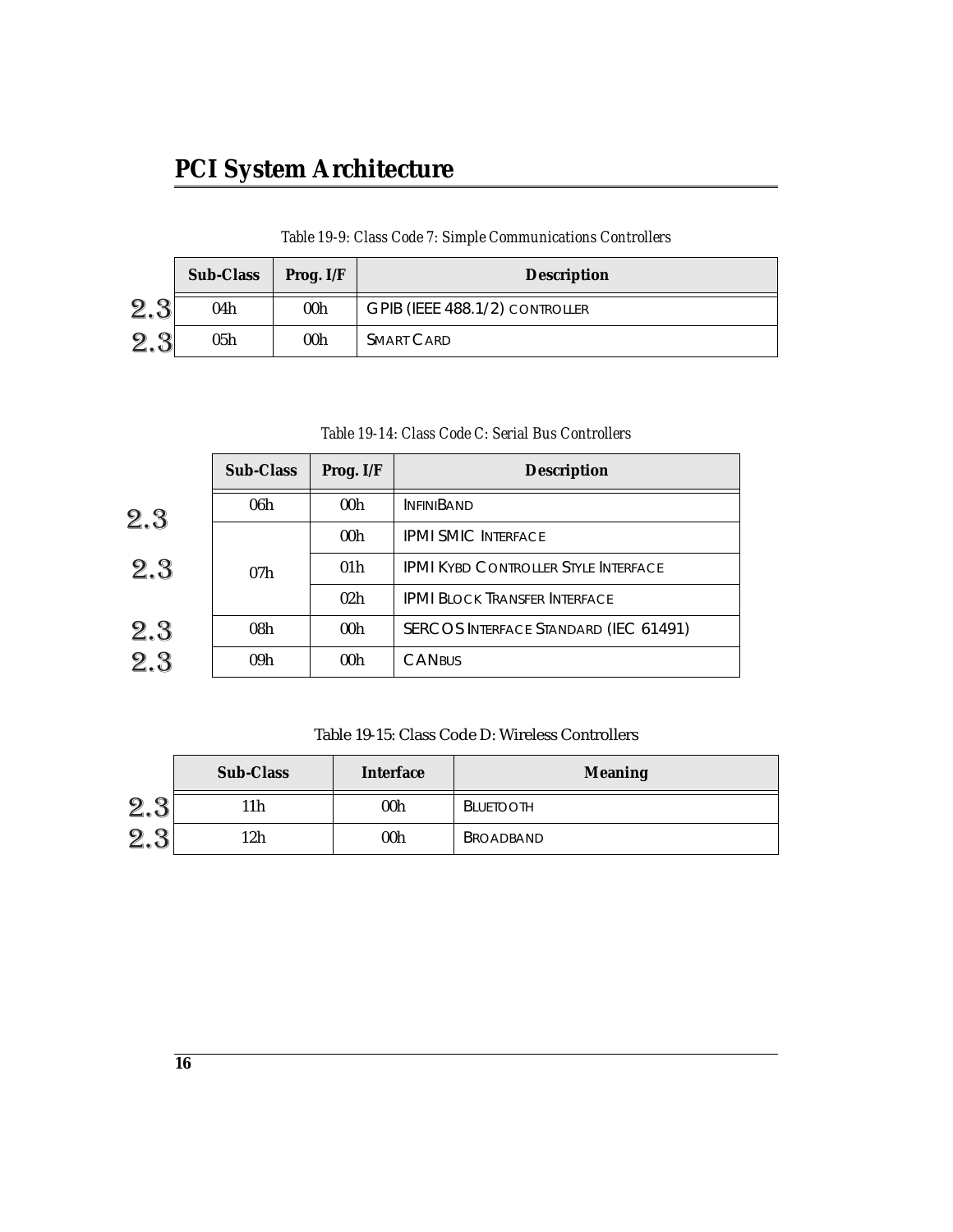|     | <b>Sub-Class</b> | <b>Interface</b> | <b>Meaning</b>                                                                    |
|-----|------------------|------------------|-----------------------------------------------------------------------------------|
| 2.  | 01 <sub>h</sub>  | 00 <sub>h</sub>  | PERFORMANCE COUNTERS                                                              |
| 2.3 | 10 <sub>h</sub>  | 00 <sub>h</sub>  | <b>COMMUNICATIONS SYNCHRONIZATION PLUS</b><br>TIME AND FREQUENCY TEST/MEASUREMENT |
| 2.  | 20 <sub>h</sub>  | 00 <sub>h</sub>  | <b>MANAGEMENT CARD</b>                                                            |

Table 19-19: Class Code 11h: Data Acquisition and Signal Processing Controllers

#### *COMMAND REGISTER*

*Always mandatory*. This register provides basic control over the device's ability to respond to and/or perform PCI accesses. The 2.3 specification has made the following changes to the command register:

- Bit 7, previously defined as Stepping Control is now Reserved.
- Bit 10, previously Reserved is now defined as Interrupt Disable.

Table 19-21 on page 18 pictures the bits that have changed with the introduction of the PCI 2.3 specification and the register is illustrated in Figure 19-3 on page 17.



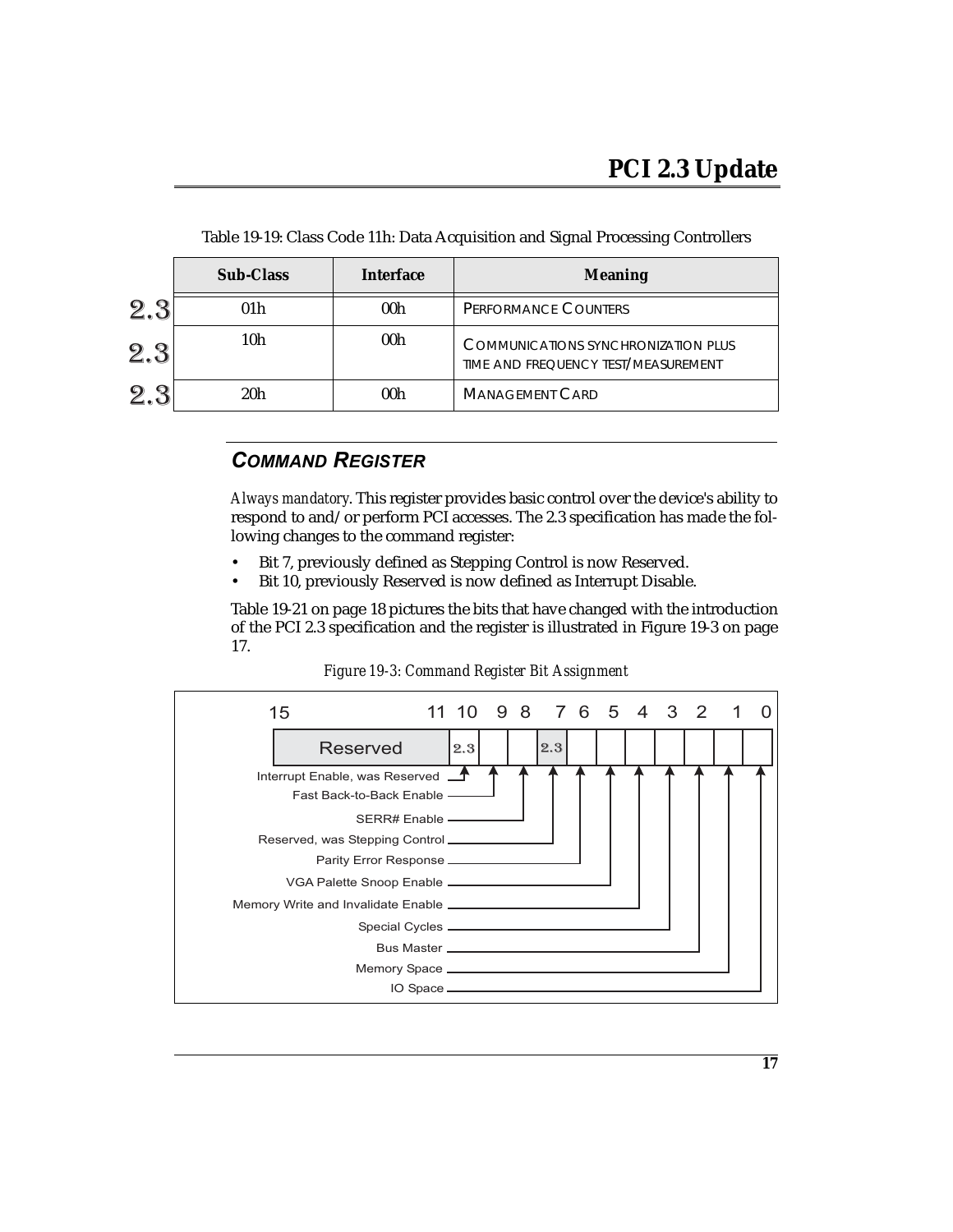|                  | <b>Bit</b> | <b>Function</b>                                                                                                                                                                                                                                                                                                                                                                                                                                                                                                                                                                         |
|------------------|------------|-----------------------------------------------------------------------------------------------------------------------------------------------------------------------------------------------------------------------------------------------------------------------------------------------------------------------------------------------------------------------------------------------------------------------------------------------------------------------------------------------------------------------------------------------------------------------------------------|
| $2.\overline{3}$ | 7          | <b>RESERVED.</b> THIS BIT WAS STEPPING CONTROL IN PCI VERSION 2.2.                                                                                                                                                                                                                                                                                                                                                                                                                                                                                                                      |
|                  | 10         | <b>INTERRUPT DISABLE</b> . THE BIT DISABLES THE FUNCTION FROM ASSERTING INTX#. A<br>VALUE OF 0 ENABLES THE ASSERTION OF ITS INTX# SIGNAL AND A VALUE OF 1 DIS-<br>ABLES INTX SIGNALLING. REFER TO "INTERRUPT DISABLE" ON PAGE 236 FOR DETAILS<br>regarding this rit. Note that this rit has no affect on MSL<br><b>REQUIRED?</b> A FUNCTION THAT IS CAPABLE OF SIGNALLING INTERRUPTS VIA THE INTX<br>SIGNAL MUST IMPLEMENT THIS BIT.<br><b>DEFAULT SETTING:</b> THE DEFAULT STATE AFTER RESET IS ZERO (INTERRUPTS ENABLED). A<br>VALUE OF 1 DISABLES THE ASSERTION OF ITS INTX# SIGNAL. |
|                  | 15:11      | Reserved                                                                                                                                                                                                                                                                                                                                                                                                                                                                                                                                                                                |

#### *Table 19-21: Command Register Bit Assignment*

### **Status Register**

Figure 19-4 pictures the Status Register and Table 19-22 on page 19 describes the Status register bit that has been added by the PCI 2.3 spec.

| 15 14 13 12 11 10 9 8 7 6 |  |  |  |  | 5 | 4 | -3 |                                                                                                                                                                                                                                                                                                                |
|---------------------------|--|--|--|--|---|---|----|----------------------------------------------------------------------------------------------------------------------------------------------------------------------------------------------------------------------------------------------------------------------------------------------------------------|
|                           |  |  |  |  |   |   |    | 2.3 Reserved                                                                                                                                                                                                                                                                                                   |
|                           |  |  |  |  |   |   |    | <b>Interrupt Status</b><br><b>Capabilities List</b><br>66MHz-Capable<br>Reserved<br>Fast Back-to-Back Capable<br>Master Data Parity Error<br><b>DEVSEL Timing</b><br>Signalled Target-Abort<br>Received Target-Abort<br>Received Master-Abort<br><b>Signalled System Error</b><br><b>Detected Parity Error</b> |

*Figure 19-4: Status Register Bit Assignment*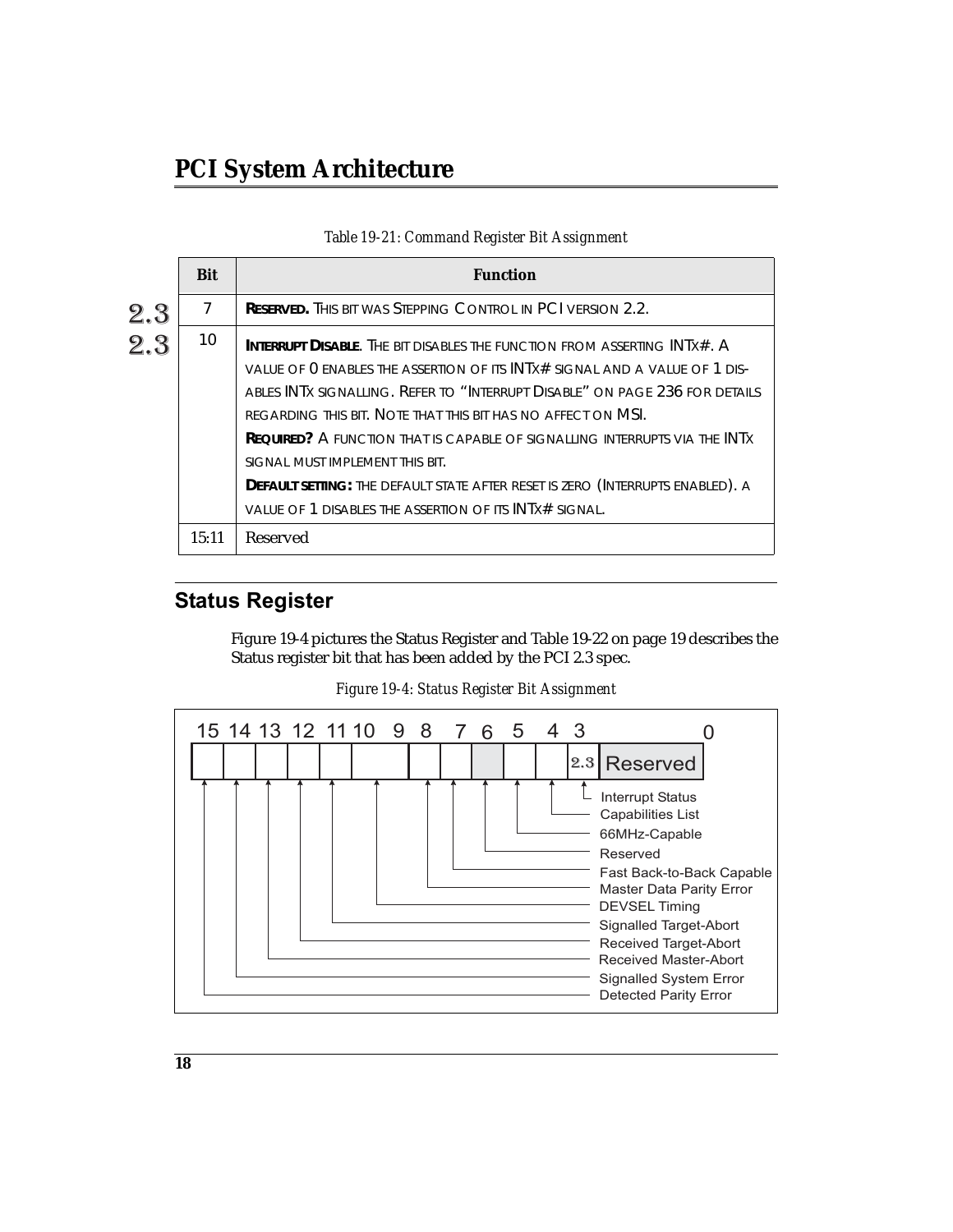| <b>Bit</b> | R/W | <b>Function</b>                                                                                                                                                                                                                                                                                                                                                                                                                                                                                                                                            |
|------------|-----|------------------------------------------------------------------------------------------------------------------------------------------------------------------------------------------------------------------------------------------------------------------------------------------------------------------------------------------------------------------------------------------------------------------------------------------------------------------------------------------------------------------------------------------------------------|
| 3:0        | R.  | <b>Reserved.</b> Hardwired to zero.                                                                                                                                                                                                                                                                                                                                                                                                                                                                                                                        |
| 3          | R   | INTERRUPT STATUS. THIS BIT REFLECTS THE STATE OF THE INTERRUPT WITHIN THE<br>FUNCTION. THE INTX SIGNAL IS ASSERTED WHEN THE FOLLOWING CONDITIONS<br><b>ARE MET:</b><br>1. THE INTERRUPT DISABLE BIT IN THE COMMAND REGISTER IS A 0 (INTERRUPTS<br>ARE ENABLED).<br>2. THIS INTERRUPT STATUS BIT IS A 1 (AN INTERRUPT IS PENDING)<br>NOTE THAT SETTING THE INTERRUPT DISABLE BIT TO A 1 HAS NO EFFECT ON THE<br>STATE OF THIS BIT.<br><b>REQUIRED?</b> THIS BIT IS REQUIRED BY FUNCTIONS THAT ARE CAPABLE OF SIGNAL-<br>LING INTERRUPTS VIA AN INTX SIGNAL. |

#### *Table 19-22: Status Register Bit Assignment*

# **Chapter 21: Add-In Cards and Connectors**

### **Add-In Connectors**

### *32- AND 64-BIT CONNECTORS*

*THE 2.3 SPECIFICATION MADE TWO MAJOR CHANGES TO THE CONNECTOR AND CARD* 2.3*DEFINITIONS:* 

- *ELIMINATION OF THE 5 VOLT ONLY CARD TO PUSH THE MIGRATION FROM 5V-ONLY IMPLEMENTATIONS TO OR 3.3V OR UNIVERSAL CARD IMPLEMENTATIONS. NOTE THAT THIS DOES NOT AFFECT 5V CONNECTORS.*
- *ADDITION OF TWO NEW PINS TO SUPPORT THE SYSTEM MANAGEMENT BUS IN PCI.*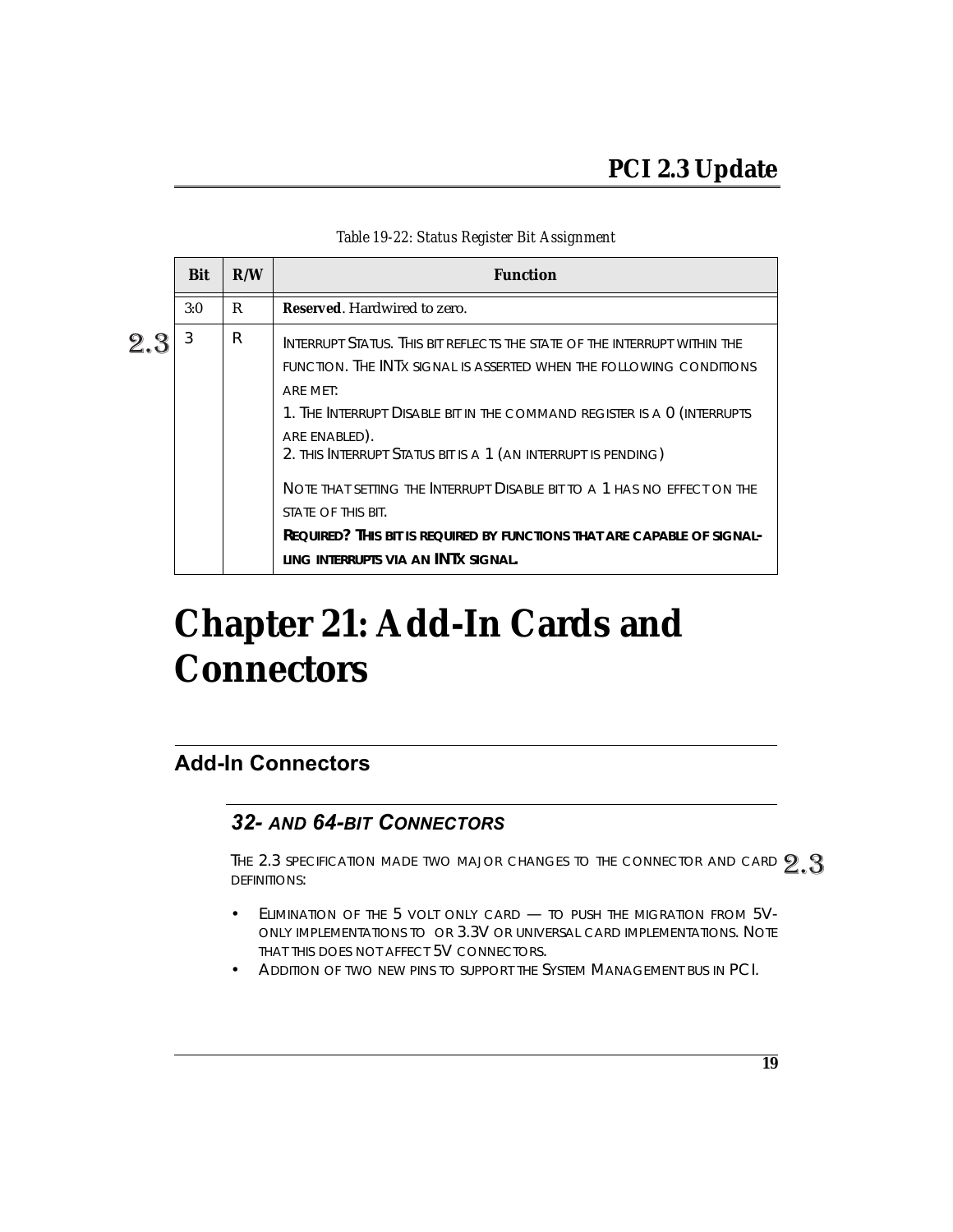*TABLE 21-1 ON PAGE 20 ILLUSTRATES THE 2.3 PINOUT CHANGES. NOTE THAT THE SHADED COLUMN FOR 5V ONLY CARDS IS NO LONGER DEFINED WITHIN THE 2.3 SPECIFICATION, BUT IS LEFT HERE FOR BACKWARD REFERENCE.*

*THIS TABLE SHOWS THE PINOUT FOR THREE CARD TYPES:* 2.3

- *5V ONLY CARD NO LONGER SUPPORTED BY THE 2.3 SPEC.*
- 3V only card
- Universal card (the only 2.3 compliant card that will fit into a 5V connector)

*THE FOLLOWING PINOUT CHANGES WERE MADE IN THE 2.3 SPEC:* 2.3

- *PIN B38 WAS GROUND AND IS NOW DEFINED AS PCIXCAP (PCI-X CAPABILITY). THIS PIN IS DEFINED BY THE PCI-X ADDENDUM TO THE PCI 2.3 SPEC. IT IS ADDED HERE TO INDICATE ITS USE IN PCI-X AND TO INDICATE THAT THE PCI AND PCI-X CONNECTORS ARE THE SAME EXCEPT FOR THIS PIN.*
- *PIN A40 WAS RESERVED AND IS NOW DEFINED AS THE SMBCLK PIN.*
- *PIN A41 WAS RESERVED AND IS NOW DEFINED AS THE SMBDAT PIN.*

|     | 5V Card |               | <b>Universal Card</b> |               | 3.3V Card      |               |                |
|-----|---------|---------------|-----------------------|---------------|----------------|---------------|----------------|
| Pin | Side B  | Side A        | Side B                | Side A        | <b>Side B</b>  | Side A        | <b>Comment</b> |
| 38  | Ground  | STOP#         | <b>PCIXCAP</b>        | STOP#         | <b>PCIXCAP</b> | STOP#         |                |
| 40  | PERR#   | <b>SMBCLK</b> | PERR#                 | <b>SMBCLK</b> | PERR#          | <b>SMBCLK</b> |                |
| 41  | $+3.3V$ | <b>SMBDAT</b> | $+3.3V$               | <b>SMBDAT</b> | $+3.3V$        | <b>SMBDAT</b> |                |

*Table 21-1: PCI Add-In Card Pinouts*

Figure 21-3 on page 21 illustrates the change in support for 5V only cards that only the Universal card provides 5V connector compatibility.

2.3